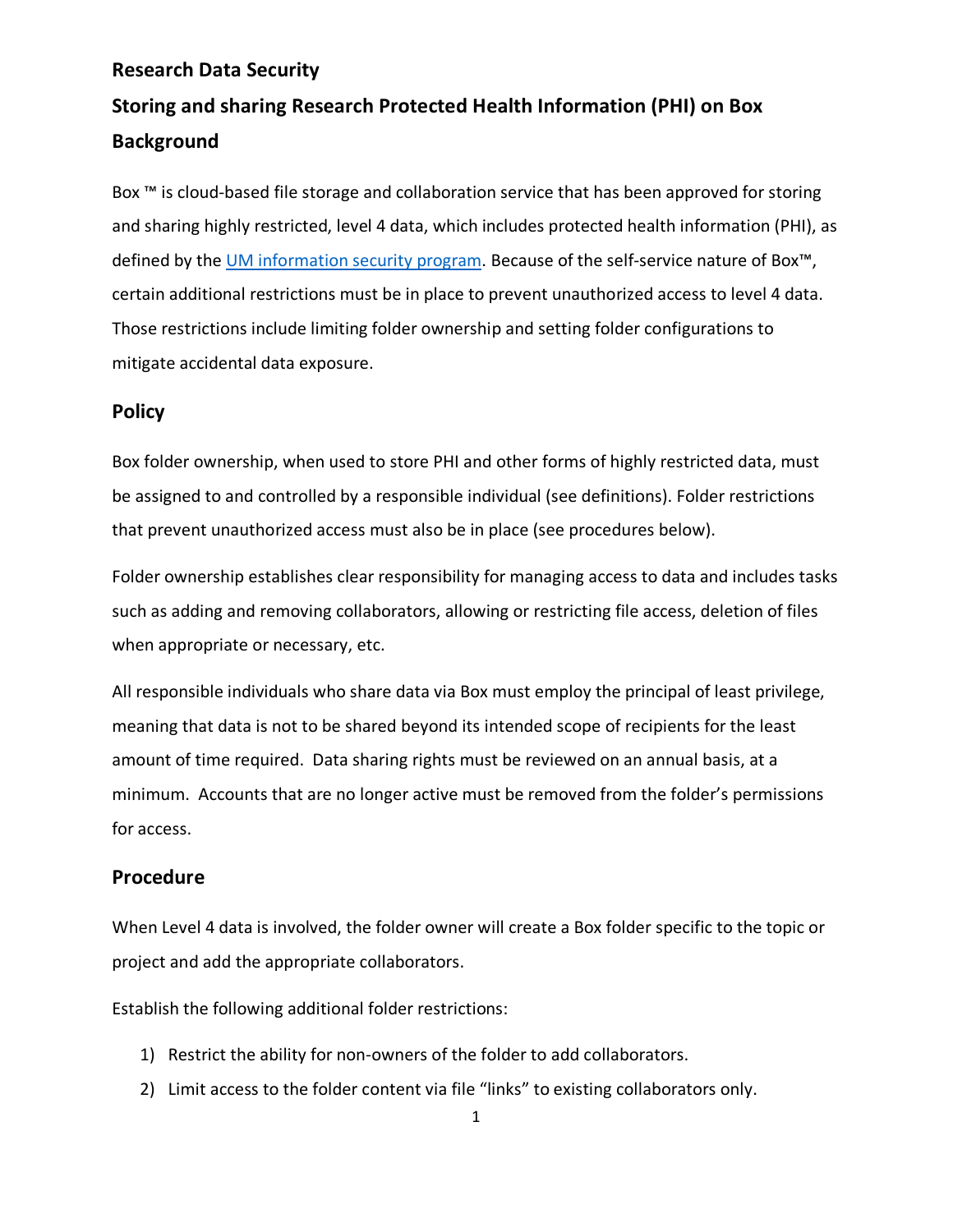# **Research Data Security Storing and sharing Research Protected Health Information (PHI) on Box**

#### See screen shot below:

| Collaboration                                                                                         |                                                                                                                                                                                                                                                                                                                                             |
|-------------------------------------------------------------------------------------------------------|---------------------------------------------------------------------------------------------------------------------------------------------------------------------------------------------------------------------------------------------------------------------------------------------------------------------------------------------|
| <b>Invitation Restrictions</b><br>Choose who can collaborate in this<br>folder and how they can join. | Only folder owners and co-owners can send collaborator invites<br>$\left  \right $<br>Restrict collaboration to within University of Missouri<br>Hide collaborators and their activity $\bigoplus$<br>Allow anyone who can access this folder from a shared link to join as a collaborator $\bigoplus$<br>Allow users to join as:<br>Editor |
| Commenting<br>Disable and hide comments on content<br>in this folder.                                 | Disable commenting for this folder<br>Note: This also hides any comments that are currently in this folder.                                                                                                                                                                                                                                 |
| <b>Shared Link Access</b><br>Restrict who can access this folder via<br>shared links.                 | Only collaborators can access this folder via shared links<br>(≁<br>For:<br><b>Files and Folders</b><br>٠                                                                                                                                                                                                                                   |

Folder owners should consider additional restrictions to enhance security, such as "restrict collaborators to within the University of Missouri," when appropriate.

Assistance with Box folder creation and configurations can be obtained through your IT support team.

### **Definitions**

*Responsible individual* – An individual of sufficiently high level of responsibility, typically a manager, director, principal investigator (PI) or Co-PI or higher level. This individual will typically assign work and be responsible for the final delivery of work product.

*Protected Health Information (PHI)* – any information, whether oral or recorded in any form or medium that relates to:

• The past, present or future physical or mental condition of an individual; the provision of health care to an individual; or to the past, present or future payment for the provision of health care to an individual; and